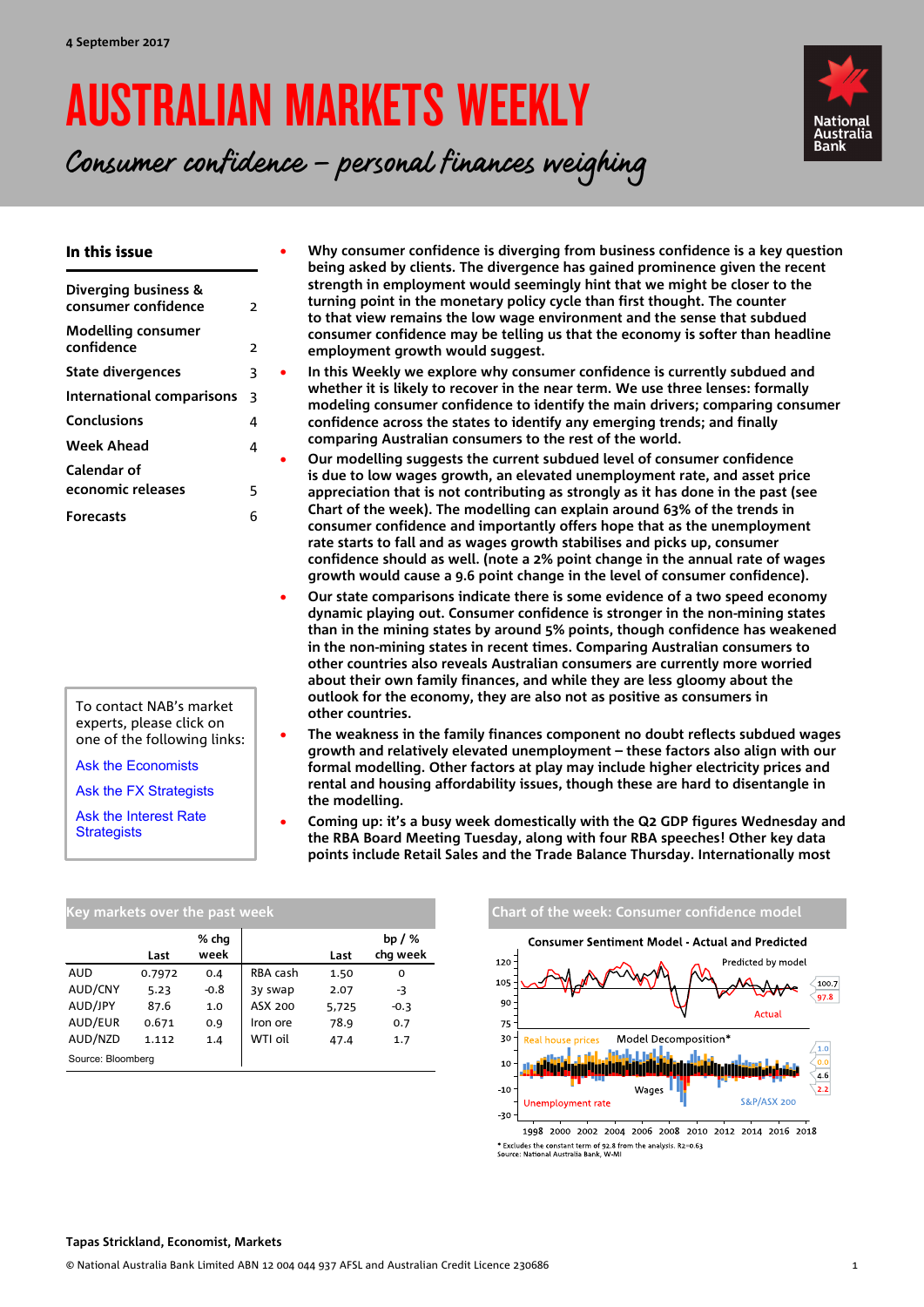**focus will be on the ECB and whether they discuss a tapering of their Asset Purchase Program (markets do not expect an announcement at this meeting), and on the Bank of Canada which is seen by the market as likely to hike rates by the October meeting (now 100% priced). Key international data includes the US Non-manufacturing ISM Wednesday and China's Trade data on Friday.** 

### <span id="page-1-0"></span>Diverging business & consumer confidence

Business Confidence and Conditions have picked up strongly over the past year and a half – trends that are normally associated with a pick-up in economic activity in the period ahead. Indeed, according to the recent run of data, most indicators of the economy have picked up, including employment, retail trade and capital investment expectations most recently.

One exception to the more positive run of data has been consumer confidence. Australia has two measures — the ANZ-Roy Morgan weekly measure and the Westpac-Melbourne Institute monthly measure — with both of these measures remaining subdued and indeed having deteriorated over the past six months as business conditions in contrast have improved (In this Weekly we use the monthly measure).

The divergence between lacklustre consumer confidence and more optimistic business confidence/conditions is now the widest it has been since 2001 at 15.1 points (normalising both series at 0). The length of the divergence is also the greatest since the early 1990s recession, though at the time both were trending in the same direction. Encouragingly, that divergence resolved in favour of business confidence with businesses sentiment recovering first out of the recession.



To explore why consumer confidence is so subdued and whether it is likely to recover in line with business confidence as it did during 1992-1995 we use three lenses. We model consumer confidence to identify the main drivers; compare consumer confidence across the Australian states to identify any emerging trends; and see how confident Australian consumers are currently relative to the rest of the world.

#### <span id="page-1-1"></span>Modelling consumer confidence

Our reading of the economic literature finds four variables can consistently explain trends in consumer confidence around the world: Unemployment, Wages, Equity Prices and Real House Prices.

For Australia, these variables explain around 63% of consumer confidence through time – a high level of explanatory power. Importantly, these variables predict the current subdued level of consumer confidence.

A decomposition of the model is shown in chart of the week (front page) and reveals the decreased contribution of wages growth to consumer confidence through time. This no doubt reflects the subdued pace of wages growth that Australian household have experienced over the past few years. The unemployment has also been a factor, though does not have a strong impact in the model – some of the effect is likely to be picked up via equity prices and wages.

To illustrate these findings even more clearly, we can display the model in deviations from long-run average terms (Chart 2). Chart 2 clearly shows subdued wages growth is detracting from the average level of consumer confidence, along with the unemployment rate. Interestingly, equity prices and real house prices are not contributing as much to consumer confidence as they had in the past – likely reflecting diverging houses price trends with recent house price growth concentrated in Sydney and Melbourne and the underperformance of the ASX.

**Chart 2: Wages growth contributing less to confidence**







The above analysis suggests wages growth will be key in driving a sustained recovery in consumer confidence. We have previously noted that wages growth is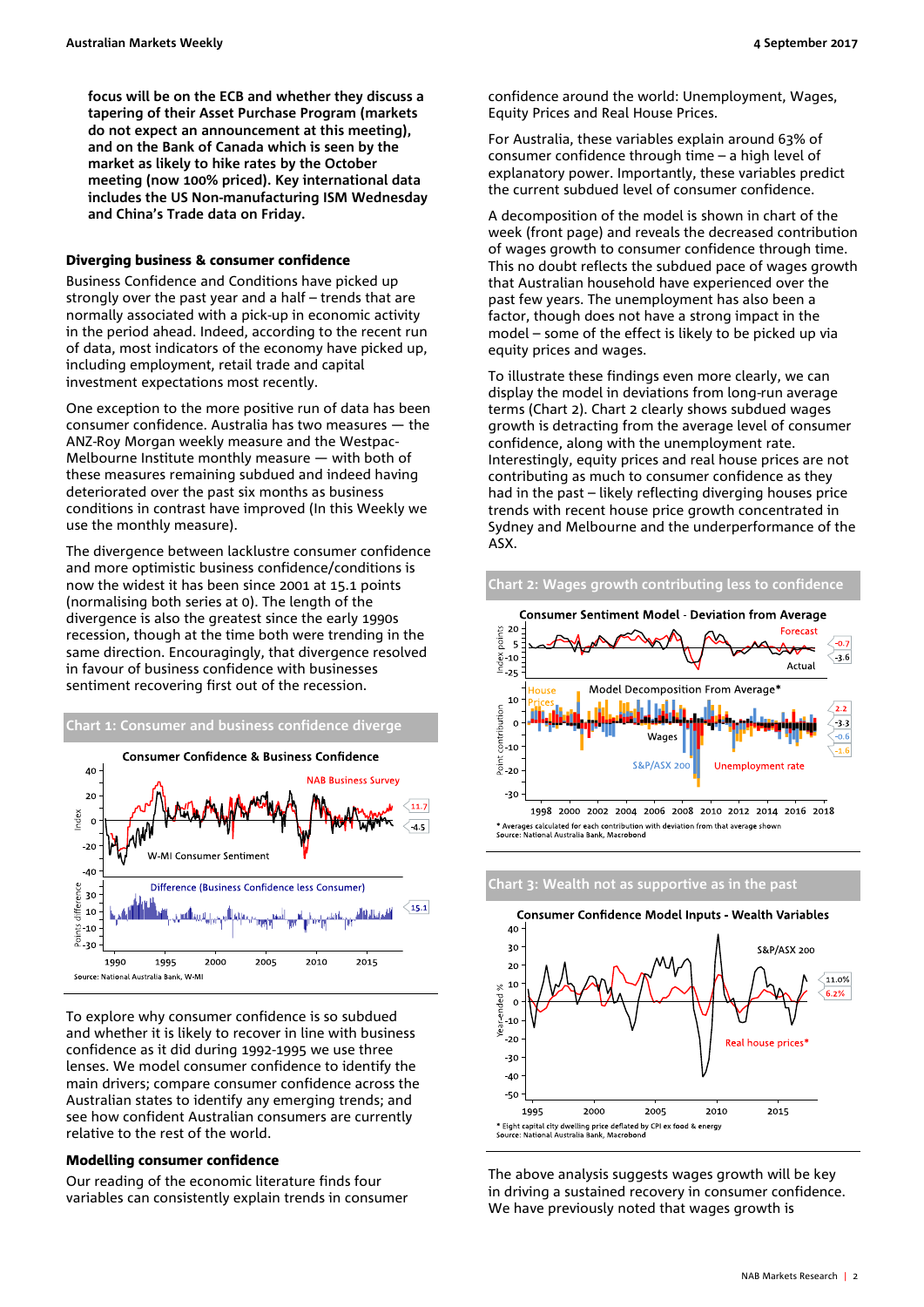unlikely to pick up until inroads are made into elevated unemployment and underemployment (Chart 4). There are hints that wages growth is starting to stabilise and the recent rise in the minimum wage should also start to see a lift in wages growth in Q3. As wages growth starts to lift, so should consumer confidence (Chart 2).

According to our estimates, the 2% downward trend in wages growth since 2008 has detracted around 10 points off the level of consumer sentiment. Correspondingly, if wages growth were to lift from the current 1.9% pace to 3%, it would be enough to lift consumer confidence by around 5 points certis paribus – note the actual lift would likely be greater as it would most likely be accompanied by a fall in the unemployment rate.



#### <span id="page-2-0"></span>State divergences

Most indicators across Australia have been impacted to some extent by the unwind of the mining investment boom and lower commodity prices. Consumer confidence is no different with confidence weaker in the more mining oriented states of WA and QLD compared to the non-mining states of NSW and Vic (Chart 5).



Consumer confidence in WA is yet to recover significantly from the mining bust lows, and while sentiment in QLD had started to pick-up it has edged back down more recently. To fully encapsulate these effects we can reconstruct the consumer confidence index into those including and excluding the mining states (Chart 6). While it shows sentiment is higher in the non-mining states with the divergence around 5% points, it also shows that sentiment has ticked lower over recent months in both mining and non-mining states.



### <span id="page-2-1"></span>International comparisons

Are Australian consumers unusual in being subdued? International comparisons would currently say yes. We compare consumer confidence as deviations from long-run averages and find consumer confidence in both the US and Europe has recently hit highs, while consumers across the ditch in NZ are also more confident than previously.

To work out why Australian consumers are more pessimistic than those overseas we breakdown consumer confidence into its five components. [Consumer confidence is normally constructed as an average of five questions: (1) Family finances in the past year;  $(2)$  Family finances in the next year; (3) Economic conditions in the next year; (4) Economic conditions in the next five years; and (5) is it a good time to buy an asset].



Australian consumers appear more gloomy about their own personal finances when compared to those in the US and Europe (Chart 8). This gloom is also translated into responses about whether it is a good time to buy durables (Chart 9), which of course likely in turn reflects high house prices in some cities. However, Australian consumers are not as pessimistic when it comes to the outlook for the economy over the next year and the next five years, but also are not as positive as other international consumers (Chart 10).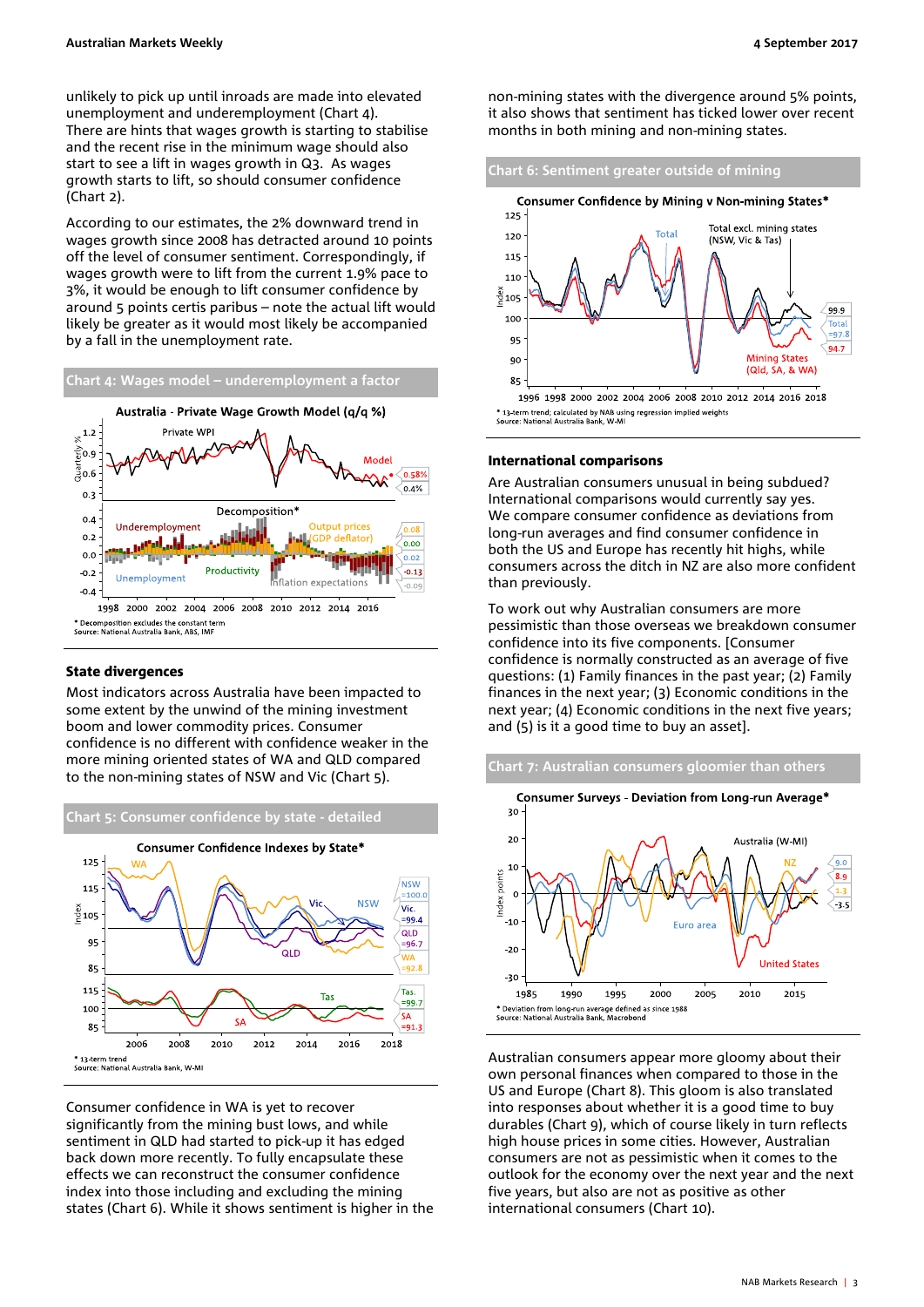



## **Chart 9: Aussies also gloomy about buying durables**





#### <span id="page-3-0"></span>Conclusions

Our state comparisons indicate there is some evidence of a two speed economy dynamic playing out, while international comparisons suggest Australian consumers are more pessimistic than consumers in the US, Europe and NZ. Overall It seems Australian consumers are worried about their own family finances, and while they are relatively less gloomy about the outlook for the economy, they are also not as positive as others offshore. Formal modelling supports these findings and attributes subdued consumer confidence to low wages growth, an elevated unemployment rate, and asset price appreciation that is not contributing as strongly as in the past (see Chart of the week). Importantly, the modelling offers hope that as the unemployment rate starts to fall and as wages growth stabilises and picks up, consumer confidence should as well.

Finally, while it is reasonable to assume that consumer sentiment should impact on household consumption which comprises around 60% of GDP, the evidence for this is chequered with only a weak association between consumer confidence and household consumption. The strongest association has been from the family finances component to household durable consumption, while wider household consumption which includes nondurable goods and services has a weaker relationship still – see an RBA Bulletin article on the issue.

#### <span id="page-3-1"></span>Week Ahead

Domestically the main releases are the RBA Board Meeting Tuesday and Q2 GDP figures Wednesday. Before then we get a slew of pre-GDP partials which will help shape the markets' expectation for GDP. The market currently expects growth of 0.8% q/q and 1.8% y/y, while NAB expects a 0.6% q/q outcome. That said the broad thrust of indicators seems to be improving currently and we expect a bounce-back from the weather-related weakness of Q1 which has also impacted Q2 coal exports.

The RBA is expecting a y/y outcome of 1¾% according to its August SoMP forecasts, so there is likely to be some acknowledgement in tomorrow's RBA Board statement of the economy's bounce-back in Q2. Following the Board Meeting, Governor Lowe is giving a dinner speech in Brisbane. The other major domestic pieces of data include Retail Sales and International Trade Thursday. Retail Sales are expected to be soft (+0.1%), while the trade surplus is likely to be larger, unless the ABS includes the arrival of the mammoth Prelude LNG facility in imports.

Offshore, the market will be focused on two central bank meetings – the ECB and the Bank of Canada. For the ECB, the market is not convinced that Thursday's ECB meeting will signal a tapering of its Asset Purchase Program with leaks from unofficial sources suggest this may not occur until the October or even December meeting. Wednesday's BoC meeting will be an important signpost for markets, the market pricing a more than 50% chance of a hike this week, and fully pricing by the October meeting. There are also seven Fed speakers this week too while Congress returns, with the debt ceiling yet to be lifted.

#### [Tapas.Strickland@nab.com.au](mailto:Tapas.Strickland@nab.com.au)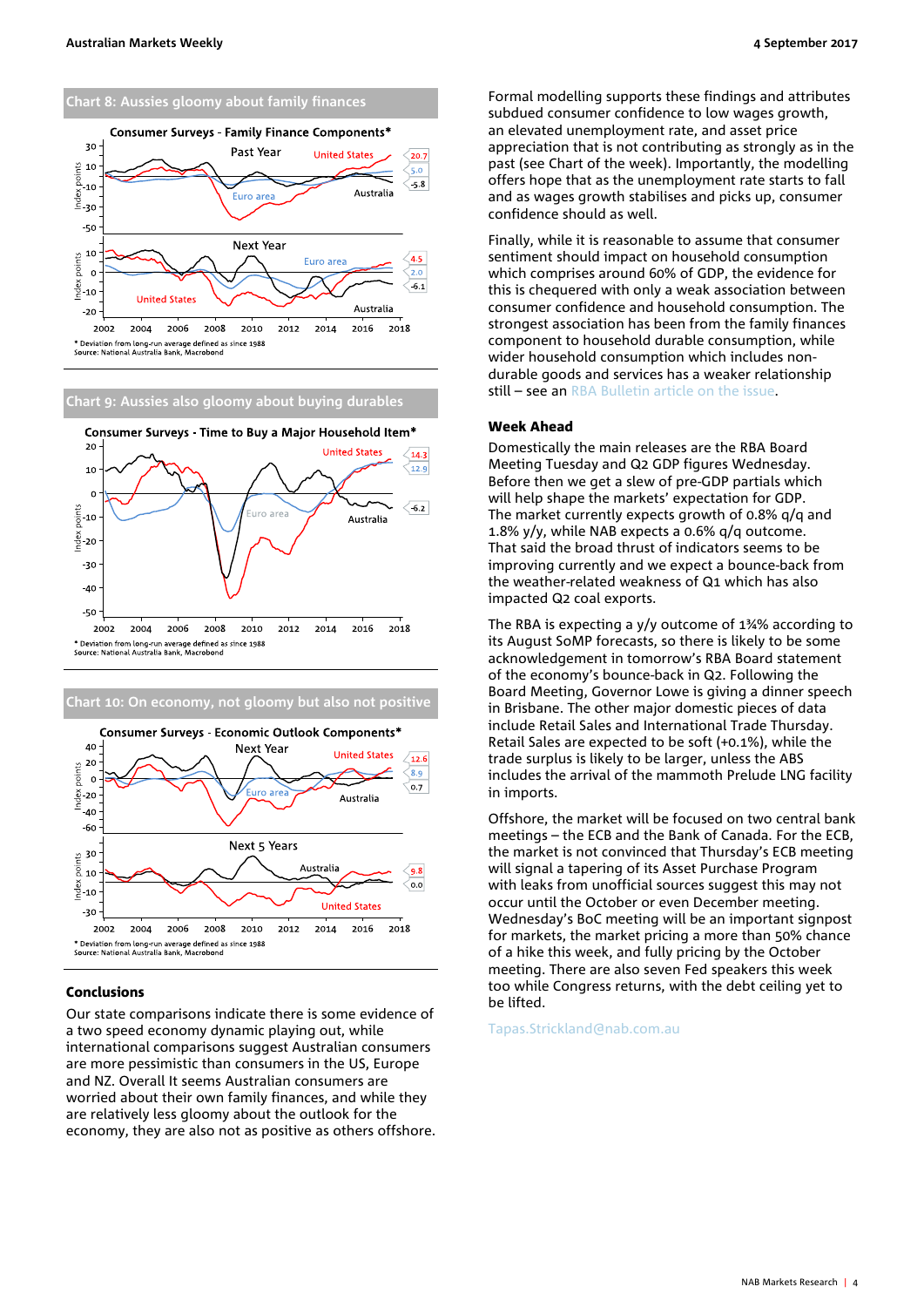# <span id="page-4-0"></span>CALENDAR OF ECONOMIC RELEASES

|                              | Country Economic Indicator                                                                            | Period           | Forecast   | Consensus             | Actual | <b>Previous</b>      | <b>GMT</b>        | <b>AEST</b>    |
|------------------------------|-------------------------------------------------------------------------------------------------------|------------------|------------|-----------------------|--------|----------------------|-------------------|----------------|
|                              | Monday, 4 September 2017                                                                              |                  |            |                       |        | 0.1                  | 2.00              | 11.00          |
| AU<br>AU                     | Melbourne Institute Inflation MoM<br>Inventories/Company Operating Profits QoQ                        | Aug<br>2Q        | $0.5/-3.0$ | $0.3/-4$              |        | 1.2/6.0              | 2.30              | 11.30          |
| AU                           | ANZ Job Advertisements MoM                                                                            | Aug              |            |                       |        | 1.5                  | 2.30              | 11.30          |
| ЕC                           | Sentix Investor Confidence                                                                            | Sep              |            | 27                    |        | 27.7                 | 9.30              | 18.30          |
| Tuesdav.<br>ΝZ               | 5 September 2017<br>Volume of All Buildings SA QoQ                                                    | 2Q               |            | 1.6                   |        | $-3.5$               | 23.45             | 8.45           |
| AU                           | Commonwealth Bank Australia PMI Services/Composite                                                    | Aug              |            | $\prime$              |        | 57.0/56.7            | 0.00              | 9.00           |
| UK                           | BRC Sales Like-For-Like YoY                                                                           | Aug              |            |                       |        | 0.9                  | 0.10              | 9.10           |
| AU<br>AU                     | AiG Perf of Services Index<br>ANZ Roy Morgan Weekly Consumer Confidence Index                         | Aug<br>Sep 3     |            |                       |        | 56.4<br>113.5        | 0.30<br>0.30      | 9.30<br>9.30   |
| JN                           | Nikkei Japan PMI Services/Composite                                                                   | Aug              |            | 1                     |        | 52.0/51.8            | 1.30              | 10.30          |
| ΝZ                           | <b>ANZ Commodity Price</b>                                                                            | Aug              |            |                       |        | $-0.8$               | 2.00              | 11.00          |
| AU                           | BoP Current Account Balance/Net exports growth contrib' <sub>12Q</sub>                                |                  | $-8.0/0.0$ | $-8/0$                |        | $-3.0/-0.7$          | 2.30              | 11.30          |
| AU<br>CН                     | Government Spending QoQ<br>Caixin China PMI Services/Composite                                        | 2Q<br>Aug        | 0.5        |                       |        | $-1.0$<br>51.5/51.9  | 2.30<br>2.45      | 11.30<br>11.45 |
| AU                           | <b>RBA Cash Rate Target</b>                                                                           | Sep 5            | 1.5        | 1.5                   |        | 1.5                  | 5.30              | 14.30          |
| GE                           | Markit Germany Services/Composite PMI                                                                 | Aug F            |            | 53.4/55.7             |        | 53.4/55.7            | 8.55              | 17.55          |
| EC<br>UK                     | Markit Eurozone Services/Composite PMI<br>Markit/CIPS UK Services/Composite PMI                       | Aug F<br>Aug     |            | 54.9/55.8             |        | 54.9/55.8            | 9.00<br>9.30      | 18.00<br>18.30 |
| ЕC                           | Retail Sales MoM/YoY                                                                                  | Jul              |            | 53.5/54<br>$-0.3/2.5$ |        | 53.8/54.1<br>0.5/3.1 | 10.00             | 19.00          |
| ЕC                           | <b>GDP SA QoQ/YoY</b>                                                                                 | 2QF              |            | 0.6/2.2               |        | 0.6/2.2              | 10.00             | 19.00          |
| AU                           | RBA Governor Lowe's Remarks at Board Dinner                                                           |                  |            |                       |        |                      | 10.10             | 19.10          |
| US<br>AU                     | Fed's Brainard Speaks to The Economic Club of New York<br>RBA Governor Lowe's Remarks at Board Dinner |                  |            |                       |        |                      | 13.00             | 22.00          |
| US                           | Factory Orders/Core Capital GoodsOrders                                                               | Jul              |            | $-3.3/$               |        | 3.0/0.4              | 15.00             | 0.00           |
| US                           | Fed's Kashkari Holds Townhall Event in Minneapolis                                                    |                  |            |                       |        |                      | 18.10             | 3.10           |
| ΝZ                           | World Dairy Auction, GDT weighted price index<br>/ednesday, 6 September 2017                          |                  |            |                       |        | $-0.4$               | Early am NZT      |                |
| NZ                           | ANZ Job Advertisements MoM                                                                            | Aug              |            |                       |        | $-1.0$               | 23.00             | 8.00           |
| US                           | Fed's Kaplan Speaks in Dallas                                                                         |                  |            |                       |        |                      | 0.00              | 9.00           |
| JN                           | Labor Cash/Real Earnings YoY                                                                          | Jul              |            | 0.5/0                 |        | $-0.4/-0.8$          | 1.00              | 10.00          |
| AU<br>AU                     | <b>GDP SA QoQ/YoY</b><br>RBA's Heath Gives Speech in Tasmania                                         | 2Q               | 0.6/1.6    | 0.8/1.8               |        | 0.3/1.7              | 2.30<br>3.30      | 11.30<br>12.30 |
| GE                           | Factory Orders MoM/YoY                                                                                | Jul              |            | 0.2/5.8               |        | 1.0/5.1              | 7.00              | 16.00          |
| CA                           | Labor Productivity QoQ                                                                                | 2Q               |            |                       |        | 1.4                  | 13.30             | 22.30          |
| CA                           | Int'l Merchandise Trade<br><b>Trade Balance</b>                                                       | Jul              |            | $-3.3$                |        | $-3.6$               | 13.30             | 22.30          |
| US<br>US                     | Markit US Services PMI                                                                                | Jul<br>Aug F     |            | -44.6<br>56.9         |        | $-43.6$<br>56.9      | 13.30<br>14.45    | 22.30<br>23.45 |
| СA                           | <b>Bank of Canada Rate Decision</b>                                                                   | Sep 6            |            | 0.75                  |        | 0.8                  | 15.00             | 0.00           |
| US                           | ISM Non-Manf. Composite                                                                               | Aug              |            | 55.5                  |        | 53.9                 | 15.00             | 0.00           |
| US<br><b>Thursday</b>        | U.S. Federal Reserve Releases Beige Book<br>. 7 September 2017                                        |                  |            |                       |        |                      | 19.00             | 4.00           |
| AU                           | AiG Perf of Construction Index                                                                        | Aug              |            |                       |        | 60.5                 | 0.30              | 9.30           |
| AU                           | <b>Retail Sales MoM</b>                                                                               | Jul              | 0.1        | 0.2                   |        | 0.3                  | 2.30              | 11.30          |
| AU                           | <b>Trade Balance</b>                                                                                  | Jul              | 1500       | 950                   |        | 856.0                | 2.30              | 11.30          |
| JN<br>JN                     | Tokyo Avg Office Vacancies<br>Leading Index CI                                                        | Aug<br>Jul P     |            | 105.1                 |        | 3.2<br>105.9         | 3.00<br>6.00      | 12.00<br>15.00 |
| GE                           | Industrial Production SA MoM/YoY                                                                      | Jul              |            | 0.6/4.6               |        | $-1.1/2.4$           | 7.00              | 16.00          |
| UK                           | Halifax House Prices MoM/3m YoY                                                                       | Aug              |            | 0.2/2.1               |        | 0.4/2.1              | 8.30              | 17.30          |
| CН<br>EC                     | <b>Foreign Reserves</b><br><b>ECB Main Refinancing/Deposit Facility Rate</b>                          | Aug<br>Sep 7     |            | $0/-0.4$              |        | 3080.7<br>$0.0/-0.4$ | 9.25<br>12.45     | 18.25<br>21.45 |
| EC                           | <b>ECB Marginal Lending Facility/Asset Purchase Target</b>                                            | Sep 7            |            | 0.25/60               |        | 0.3/60.0             | 12.45             | 21.45          |
| CA                           | <b>Building Permits MoM</b>                                                                           | Jul              |            | $-1$                  |        | 2.5                  | 13.30             | 22.30          |
| US                           | Initial Jobless Claims                                                                                | Sep 2            |            | 242                   |        | 236.0                | 13.30             | 22.30          |
| US<br>US                     | Nonfarm Productivity/Unit Labour costs<br>Bloomberg Consumer Comfort                                  | 2QF<br>Sep 3     |            | 1.2/0.35              |        | 0.9/0.6<br>53.3      | 13.30<br>14.45    | 22.30<br>23.45 |
| CA                           | Ivey Purchasing Managers Index SA                                                                     | Aug              |            |                       |        | 60.0                 | 15.00             | 0.00           |
| US                           | Fed's Mester Speaks on Economic Outlook and Monetary Policy                                           |                  |            |                       |        |                      | 17.15             | 2.15           |
| Friday, 8<br>ΝZ              | September 2017<br>Mfg Activity Volume QoQ                                                             | 2Q               |            |                       |        | $-0.3$               | 23.45             | 8.45           |
| US                           | Fed's Dudley Speaks on U.S. Economic Outlook, Monetary Policy                                         |                  |            |                       |        |                      | 0.00              | 9.00           |
| US                           | Fed's George Speaks on the Economic Outlook                                                           |                  |            |                       |        |                      | 1.15              | 10.15          |
| JN<br>AU                     | GDP SA QoQ/Annualised QoQ<br>Home Loans/Investment Lending MoM                                        | 2QF<br>Jul       | 1.8        | 0.8/3<br>1/           |        | 1.0/4.0<br>0.5/1.6   | 0.50<br>2.30      | 9.50<br>11.30  |
| CH                           | <b>Trade Balance CNY</b>                                                                              | Aug              |            |                       |        | 321.2                | 3.00              | 12.00          |
| CН                           | <b>Exports/Imports YoY CNY</b>                                                                        | Aug              |            | $\prime$              |        | 11.2/14.7            | 3.00              | 12.00          |
| CH                           | <b>Trade Balance</b>                                                                                  | Aug              |            | 48.6                  |        | 46.7                 | 3.45              | 12.45          |
| CH<br>AU                     | <b>ExportsImports YoY</b><br>RBA's Debelle Participates in Panel in Sydney                            | Aug              |            | 5.1/10                |        | 7.2/11.0             | 3.45<br>4.00      | 12.45<br>13.00 |
| JN                           | Machine Tool Orders YoY                                                                               | Aug P            |            |                       |        | 28.0                 | 7.00              | 16.00          |
| GE                           | <b>Current Account Balance</b>                                                                        | Jul              |            | 20.5                  |        | 23.6                 | 7.00              | 16.00          |
| GЕ<br>UK                     | Labor Costs SA QoQ/YoY<br>Industrial Production MoM/YoY                                               | 2Q<br>Jul        |            | 0.2/0.3               |        | 0.5/2.5<br>0.5/0.3   | 7.00<br>9.30      | 16.00<br>18.30 |
| UK                           | Trade Balance                                                                                         | Jul              |            | $-3250$               |        | -4564.0              | 9.30              | 18.30          |
| UK                           | BoE/TNS Inflation Next 12 Mths                                                                        | Aug              |            |                       |        | 2.8                  | 9.30              | 18.30          |
| AU                           | RBA Governor Lowe Gives Speech in Sydney                                                              |                  |            |                       |        |                      | 10.30             | 19.30          |
| UK<br>CA                     | NIESR GDP Estimate<br>Net Change in Employment/Unemployment Rate                                      | Aug<br>Aug       |            | 15/6.3                |        | 0.2<br>10.9/6.3      | 13.00<br>13.30    | 22.00<br>22.30 |
| US                           | Fed's Harker Speaks on Consumer Finance in Philadelphia                                               |                  |            |                       |        |                      | 13.45             | 22.45          |
| CН                           | Foreign Direct Investment YoY CNY                                                                     | Aug              |            |                       |        | 2.3                  | 8-18 Sep release  |                |
| US<br>US                     | Wholesale Inventories/Trade Sales MoM<br>Baker Hughes U.S. Rig Count                                  | Jul F<br>Sep 8   |            | 0.4/                  |        | 0.4/0.7<br>943.0     | 15.00<br>18.00    | 0.00<br>3.00   |
| US                           | Consumer Credit                                                                                       | Jul              |            | 15                    |        | 12.4                 | 20.00             | 5.00           |
|                              | Saturday, 9 September 2017                                                                            |                  |            |                       |        |                      |                   |                |
| CН                           | CPI YoY                                                                                               | Aug              |            | 1.6/5.4               |        | 1.4/5.5              | 2.30              | 11.30          |
| CН                           | Sunday, 10 September 2017<br>New Yuan Loans/Aggregate Financing CNY                                   | Aug              |            | 950/                  |        | 825.5/1220.0         | 10-15 Sep release |                |
|                              | <b>Upcoming Central Bank Interest Rate Announcements</b>                                              |                  |            |                       |        |                      |                   |                |
| Australia, RBA               |                                                                                                       | 5-Sep            | 1.50%      | 1.50%                 |        | 1.50%                |                   |                |
| Canada, BoC                  |                                                                                                       | 6-Sep            |            |                       |        | 0.75%                |                   |                |
| Europe ECB                   |                                                                                                       | 7-Sep            | $-0.4%$    | $-0.4%$               |        | $-0.4%$              |                   |                |
| UK BOE<br>US Federal Reserve |                                                                                                       | 14-Sep<br>21-Sep | 1.00-1.25% | 1.00-1.25%            |        | 0.25%<br>1.00-1.25%  |                   |                |
| Japan, BoJ                   |                                                                                                       | 21-Sep           | $-0.1%$    | $-0.1%$               |        | $-0.1%$              |                   |                |
| New Zealand, RBNZ            |                                                                                                       | 28-Sep           | 1.75%      | 1.75%                 |        | 1.75%                |                   |                |

GMT: Greenwich Mean Time; AEST: Australian Eastern Standard Time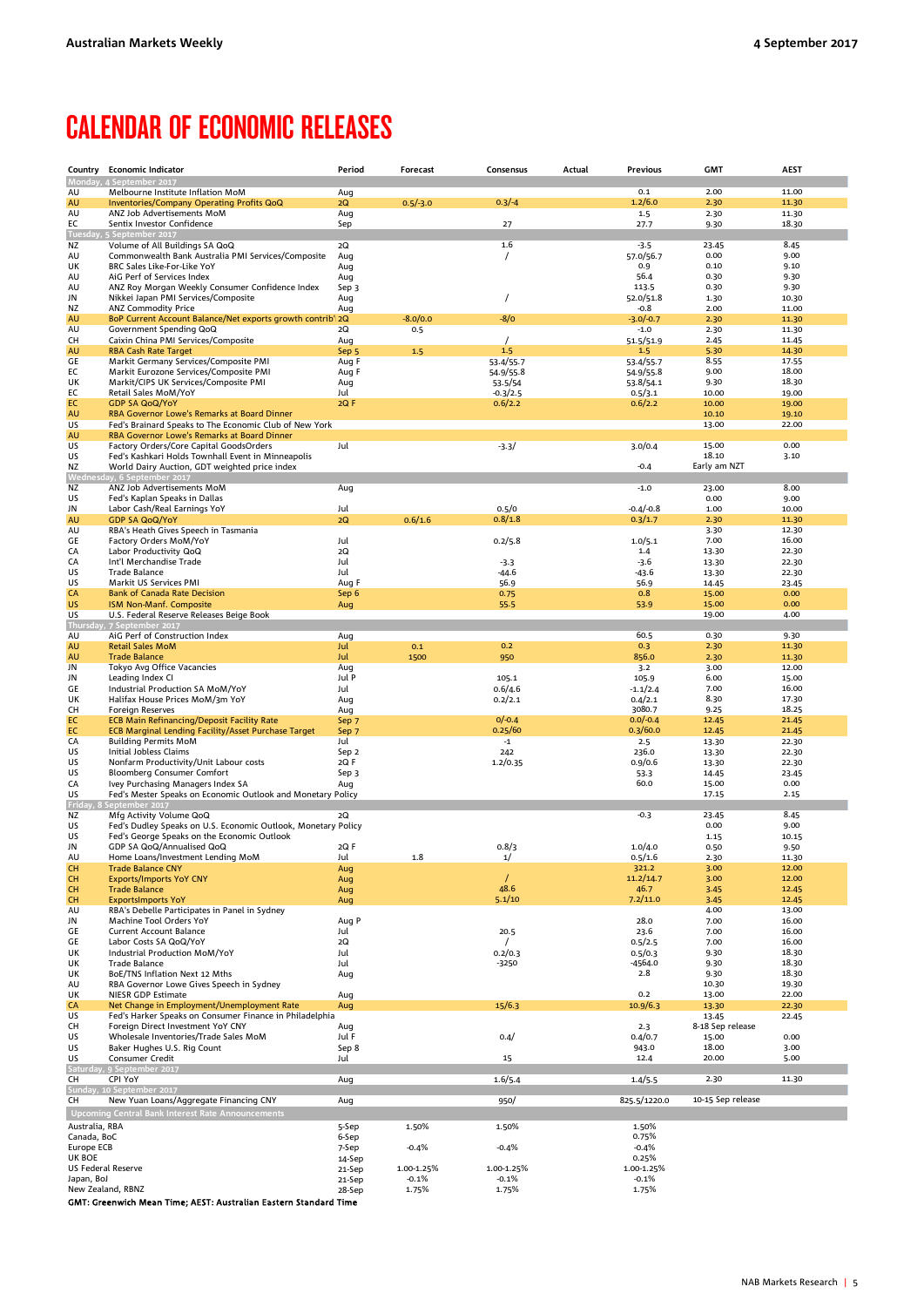# <span id="page-5-0"></span>FORECASTS

| <b>Economic Forecasts</b> |  |  |
|---------------------------|--|--|
|                           |  |  |
|                           |  |  |

| Annual % change                       |         |         |        |         |                |                |        | Quarterly % change |        |                |        |        |        |                |                |        |                |                |                |        |
|---------------------------------------|---------|---------|--------|---------|----------------|----------------|--------|--------------------|--------|----------------|--------|--------|--------|----------------|----------------|--------|----------------|----------------|----------------|--------|
|                                       |         |         |        |         |                | 2015           |        |                    |        | 2016           |        |        | 2017   |                |                |        | 2018           |                |                |        |
| <b>Australia Forecasts</b>            | 2015    | 2016    | 2017   | 2018    | Q <sub>1</sub> | Q <sub>2</sub> | Q3     | Q4                 | Q1     | Q <sub>2</sub> | Q3     | Q4     | Q1     | Q <sub>2</sub> | Q <sub>3</sub> | Q4     | Q <sub>1</sub> | Q <sub>2</sub> | Q <sub>3</sub> | Q4     |
| <b>Household Consumption</b>          | 2.7     | 2.6     | 2.8    | 2.3     | 0.6            | 0.6            | 0.9    | 0.6                | 0.8    | 0.5            | 0.3    | 1.0    | 0.5    | 1.0            | 0.6            | 0.8    | 0.4            | 0.5            | 0.5            | 0.5    |
| <b>Underlying Business Investment</b> | $-10.0$ | $-11.5$ | $-0.7$ | 3.6     | $-3.2$         | $-1.8$         | $-5.1$ | $-2.6$             | $-3.4$ | $-2.1$         | $-4.9$ | 1.3    | 0.4    | 0.7            | $-0.2$         | 1.5    | 0.2            | 1.5            | 1.6            | 0.7    |
| <b>Residential Construction</b>       | 10.1    | 7.6     | $-2.0$ | 0.7     | 4.9            | $-1.3$         | 4.8    | 0.7                | 4.0    | 1.4            | $-1.2$ | 1.9    | $-4.4$ | 1.5            | 0.2            | 0.2    | 0.4            | $-0.3$         | $-0.1$         | $-0.2$ |
| Underlying Public Spending            | 2.6     | 4.6     | 2.7    | 2.7     | 1.1            | 1.9            | $-0.8$ | 2.3                | 0.5    | 2.9            | $-0.3$ | 0.9    | 0.5    | 0.7            | 0.5            | 0.8    | 0.7            | 0.7            | 0.7            | 0.7    |
| Exports                               | 6.0     | 7.9     | 6.4    | 6.1     | 3.3            | $-2.9$         | 4.8    | 0.3                | 2.7    | 2.0            | 1.4    | 3.7    | $-1.6$ | 2.1            | 3.6            | 2.3    | 0.8            | 0.7            | 0.7            | 0.9    |
| Imports                               | 2.0     | 0.2     | 6.9    | 4.3     | 2.1            | 1.1            | $-1.2$ | 0.1                | $-0.8$ | 3.4            | 0.8    | 1.9    | 1.6    | 2.2            | 1.0            | 1.4    | 0.7            | 1.0            | 1.1            | 0.8    |
| Net Exports (a)                       | 0.7     | 1.5     | $-0.1$ | 0.4     | 0.2            | $-0.8$         | 1.2    | 0.0                | 1.1    | $-0.3$         | 0.1    | 0.4    | $-0.7$ | O.O            | 0.6            | 0.2    | 0.0            | $-0.1$         | $-0.1$         | 0.0    |
| Inventories (a)                       | 0.1     | 0.1     | 0.1    | $-0.1$  | 0.7            | $-0.3$         | $-0.1$ | 0.0                | $-0.1$ | 0.3            | 0.2    | $-0.4$ | 0.5    | $-0.3$         | $-0.1$         | 0.1    | $-0.1$         | O.O            | 0.0            | 0.0    |
| Domestic Demand - atr%                |         |         |        |         | 0.5            | 0.6            | $-0.1$ | 0.6                | 0.1    | 0.8            | $-0.5$ | 1.1    | 0.3    | 0.9            | 0.5            | 0.8    | 0.5            | 0.6            | 0.6            | 0.5    |
| Dom Demand - ann %                    | 1.3     | 1.5     | 2.3    | 2.4     | 1.1            | 1.4            | 1.3    | 1.4                | 1.4    | 1.6            | 1.2    | 1.8    | 1.7    | 1.9            | 2.9            | 2.6    | 2.7            | 2.3            | 2.5            | 2.2    |
| Real GDP - atr %                      |         |         |        |         | 1.0            | 0.2            | 0.9    | 0.5                | 0.9    | 0.7            | $-0.4$ | 1.1    | 0.3    | 0.6            | 1.0            | 1.0    | 0.4            | 0.5            | 0.6            | 0.5    |
| Real GDP - ann %                      | 2.4     | 2.5     | 2.3    | 2.7     | 2.5            | 2.0            | 2.5    | 2.6                | 2.5    | 3.1            | 1.8    | 2.4    | 1.7    | 1.6            | 3.0            | 2.9    | 3.1            | 3.0            | 2.6            | 2.0    |
| CPI headline - qtr %                  |         |         |        |         | 0.2            | 0.7            | 0.5    | 0.4                | $-0.2$ | 0.4            | 0.7    | 0.6    | 0.4    | 0.5            | $1.2$          | 0.7    | 0.5            | 0.5            | 0.7            | 0.8    |
| CPI headline - ann %                  | 1.5     | 1.3     | 2.5    | 2.7     | 1.3            | 1.5            | 1.5    | 1.7                | 1.3    | 1.0            | 1.3    | 1.5    | 2.1    | 2.2            | 2.7            | 2.8    | 2.9            | 2.9            | 2.4            | 2.4    |
| CPI underlying - qtr %                |         |         |        |         | 0.6            | 0.5            | 0.4    | 0.5                | 0.2    | 0.5            | 0.4    | 0.5    | 0.4    | 0.4            | 0.5            | 0.5    | 0.5            | 0.5            | 0.6            | 0.6    |
| CPI underlying - ann %                | 2.2     | 1.6     | 1.8    | 2.0     | 2.4            | 2.2            | 2.2    | 2.0                | 1.6    | 1.6            | 1.6    | 1.6    | 1.9    | 1.8            | 1.9            | 1.8    | 1.9            | 2.0            | 2.0            | 2.2    |
| Wages (Pvte WPI - ann %)              | 2.1     | 1.9     | 1.9    | 2.1     | 2.2            | 2.2            | 2.1    | 2.0                | 2.0    | 2.0            | 1.9    | 1.8    | 2.0    | 2.0            | 1.9            | 1.8    | 1.8            | 1.8            | 2.2            | 2.5    |
| Unemployment Rate (%)                 | 6.0     | 5.7     | 5.6    | 5.4     | 6.1            | 6.0            | 6.2    | 5.9                | 5.8    | 5.7            | 5.7    | 5.6    | 5.9    | 5.6            | 5.4            | 5.4    | 5.4            | 5.5            | 5.5            | 5.4    |
| Terms of trade                        | $-11.7$ | 0.1     | 9.7    | $-1.1$  | $-2.0$         | $-4.3$         | $-2.8$ | $-4.1$             | $-1.9$ | 2.5            | 4.3    | 9.5    | 6.6    | $-5.4$         | $-5.1$         | $-1.4$ | $-3.1$         | $-1.1$         | 0.6            | $-0.9$ |
| G&S trade balance, \$Abn              | $-36.6$ | $-12.6$ | 16.4   | $-11.1$ | $-4.4$         | $-11.2$        | $-9.0$ | $-12.1$            | $-8.0$ | $-7.3$         | $-3.4$ | 6.1    | 9.2    | 4.0            | 1.8            | 1.4    | $-1.6$         | $-3.0$         | $-2.8$         | $-3.6$ |
| % of GDP                              | $-2.2$  | $-0.7$  | 0.9    | $-0.6$  | $-1.1$         | $-2.8$         | $-2.2$ | $-2.9$             | $-1.9$ | $-1.7$         | $-0.8$ | 1.4    | 2.1    | O.9            | 0.4            | 0.3    | $-0.4$         | $-0.7$         | $-0.6$         | $-0.8$ |
| Current Account (% GDP)               | $-4.7$  | -2.6    | $-2.0$ | $-3.7$  | $-3.2$         | $-5.1$         | $-5.0$ | -5.6               | $-3.5$ | $-3.8$         | $-2.6$ | $-0.8$ | $-0.7$ | $-2.0$         | $-2.5$         | $-2.6$ | $-3.4$         | $-3.7$         | $-3.7$         | $-3.8$ |

 **Source: NAB Group Economics; (a) Contributions to GDP growth**

**Exchange Rate Forecasts Global GDP GLOBAL GDP GLOBAL GDP** 

|                                | 4-Sep   | Sep-17  | <b>Dec-17</b> |               | Mar-18 Jun-18 Sep-18 |          |
|--------------------------------|---------|---------|---------------|---------------|----------------------|----------|
| <b>Majors</b>                  |         |         |               |               |                      |          |
| AUD/USD                        | 0.7954  | 0.78    | 0.75          | 0.74          | 0.73                 | 0.73     |
| NZD/USD                        | 0.7170  | 0.72    | 0.70          | 0.69          | 0.69                 | 0.70     |
| USD/JPY                        | 109.46  | 112     | 116           | 118           | 118                  | 118      |
| EUR/USD                        | 1.1893  | 1.19    | 1.17          | 1.18          | 1.20                 | 1.22     |
| GBP/USD                        | 1.2955  | 1.28    | 1.27          | 1.29          | 1.29                 | 1.28     |
| USD/CNY                        | 6.5423  | 6.65    | 6.67          | 6.64          | 6.64                 | 6.62     |
| USD/CAD                        | 1.2405  | 1.27    | 1.30          | 1.31          | 1.32                 | 1.33     |
| USD/CHF                        | 0.9593  | 0.97    | 0.96          | 1.06          | 1.01                 | 0.97     |
|                                |         |         |               |               |                      |          |
| <b>Australian Cross Rates</b>  |         |         |               |               |                      |          |
| AUD/NZD                        | 1.1093  | 1.08    | 1.07          | 1.07          | 1.06                 | 1.04     |
| AUD/JPY                        | 87.1    | 87      | 87            | 87            | 86                   | 86       |
| AUD/EUR                        | 0.6688  | 0.66    | 0.64          | 0.63          | 0.61                 | 0.60     |
| AUD/GBP                        | 0.6140  | 0.61    | 0.59          | 0.57          | 0.57                 | 0.57     |
| AUD/CNY                        | 5.2037  | 5.19    | 5.00          | 4.91          | 4.85                 | 4.83     |
| AUD/CAD                        | 0.9867  | 0.99    | 0.98          | 0.97          | 0.96                 | 0.97     |
| AUD/CHF                        | 0.7630  | 0.76    | 0.72          | 0.78          | 0.74                 | 0.71     |
|                                |         |         |               |               |                      |          |
| <b>Interest Rate Forecasts</b> |         |         |               |               |                      |          |
|                                |         |         | Dec-17        | <b>Mar-18</b> | <b>Jun-18</b>        | $Sep-18$ |
| <b>Australia Rates</b>         | 4-Sep   | Sep-17  |               |               |                      |          |
| RBA Cash rate                  | 1.50    | 1.50    | 1.50          | 1.50          | 1.50                 | 1.50     |
| 3 month bill rate              | 1.74    | 1.75    | 1.75          | 1.75          | 1.75                 | 1.75     |
| 3 Year Swap Rate               |         |         | 2.1           |               | 2.5                  |          |
| 10 Year Swap Rate              | 2.07    | 2.0     |               | 2.4           |                      | 2.5      |
|                                | 2.79    | 2.9     | 3.1           | 3.4           | 3.4                  | 3.3      |
| <b>Offshore Policy Rates</b>   |         |         |               |               |                      |          |
| US Fed funds                   | 1.25    | 1.25    | 1.50          | 1.75          | 2.00                 | 2.00     |
| ECB deposit rate               | $-0.40$ | $-0.40$ | $-0.40$       | $-0.40$       | $-0.40$              | $-0.30$  |
| BoE repo rate                  | 0.25    | 0.25    | 0.25          | 0.50          | 0.50                 | 0.50     |
| Bol excess reserves rate       | $-0.10$ | $-0.10$ | $-0.10$       | $-0.10$       | $-0.10$              | 0.90     |

RBNZ OCR **1.75** 1.75 1.75 1.75 2.00 2.25 China 1yr lending rate **4.35** 4.10 4.10 4.10 4.10 4.10 China Reserve Ratio **17.0** 16.5 16.5 16.5 16.5 16.5 **10-year Benchmark Bond Yields** Australia **2.63** 2.65 2.85 3.10 3.05 2.95 1.0201.020<br>
United States **2.17** 2.40 2.75 3.00 3.00 3.00<br>
New Zealand **2.83** 2.90 3.10 3.35 3.40 3.50

Sources: NAB Global Markets Research; Bloomberg; ABS

New Zealand **2.83** 2.90 3.10 3.35 3.40 3.50

| orecasts |        |        |               |      |               | Global GDP  |        |      |      |      |      |      |               |
|----------|--------|--------|---------------|------|---------------|-------------|--------|------|------|------|------|------|---------------|
| 4-Sep    | Sep-17 | Dec-17 | <b>Mar-18</b> |      | Jun-18 Sep-18 | Dec year    | 2013   | 2014 | 2015 | 2016 | 2017 | 2018 | 20 Yr<br>Avge |
|          |        |        |               |      |               | Australia   | 2.1    | 2.8  | 2.4  | 2.5  | 2.3  | 2.7  | 3.4           |
| .7954    | 0.78   | 0.75   | 0.74          | 0.73 | 0.73          | US          | 1.7    | 2.6  | 2.9  | 1.5  | 2.0  | 2.3  | 2.6           |
| 1.7170   | 0.72   | 0.70   | 0.69          | 0.69 | 0.70          | Eurozone    | $-0.2$ | 1.3  | 1.9  | 1.7  | 2.1  | 1.9  | 1.5           |
| 09.46    | 112    | 116    | 118           | 118  | 118           | UK          | 1.9    | 3.1  | 2.2  | 1.8  | 1.6  | 1.4  | 2.4           |
| .1893    | 1.19   | 1.17   | 1.18          | 1.20 | 1.22          | Japan       | 2.0    | 0.2  | 1.1  | 1.0  | 1.2  | 1.0  | 0.8           |
| .2955    | 1.28   | 1.27   | 1.29          | 1.29 | 1.28          | China       | 7.7    | 7.3  | 6.9  | 6.7  | 6.7  | 6.5  | 9.2           |
| 5423     | 6.65   | 6.67   | 6.64          | 6.64 | 6.62          | India       | 6.1    | 7.0  | 7.5  | 7.9  | 7.3  | 7.2  | 6.6           |
| .2405    | 1.27   | 1.30   | 1.31          | 1.32 | 1.33          | New Zealand | 2.2    | 3.4  | 2.5  | 3.1  | 2.5  | 3.0  | 3.0           |
| 9593.    | 0.97   | 0.96   | 1.06          | 1.01 | 0.97          | World       | 3.4    | 3.5  | 3.3  | 3.2  | 3.4  | 3.5  | 3.5           |
|          |        |        |               |      |               | MTP Top 5   | 4.1    | 4.0  | 4.1  | 3.7  | 3.9  | 3.8  | 5.0           |
|          |        |        |               |      |               |             |        |      |      |      |      |      |               |

|                  | Commodity prices (SUS) |      |      |                                    |      |      |
|------------------|------------------------|------|------|------------------------------------|------|------|
|                  | 4-Sep                  |      |      | Sep-17 Dec-17 Mar-18 Jun-18 Dec-18 |      |      |
| WTI oil          | 47.31                  | 50   | 51   | 52                                 | 54   | 58   |
| Gold             | 1339                   | 1240 | 1240 | 1260                               | 1270 | 1290 |
| Iron ore         | 78.9                   | 62   | 60   | 58                                 | 60   | 60   |
| Hard coking coal | 207                    | 160  | 140  | 120                                | 110  | 100  |
| Thermal coal     | 96                     | 85   | 85   | 85                                 | 65   | 65   |
| Copper           | 6810                   | 6150 | 6180 | 6120                               | 6060 | 6060 |
| Aust LNG (*)     | 6.51                   | 7.3  | 7.8  | 7.9                                | 8.0  | 8.5  |